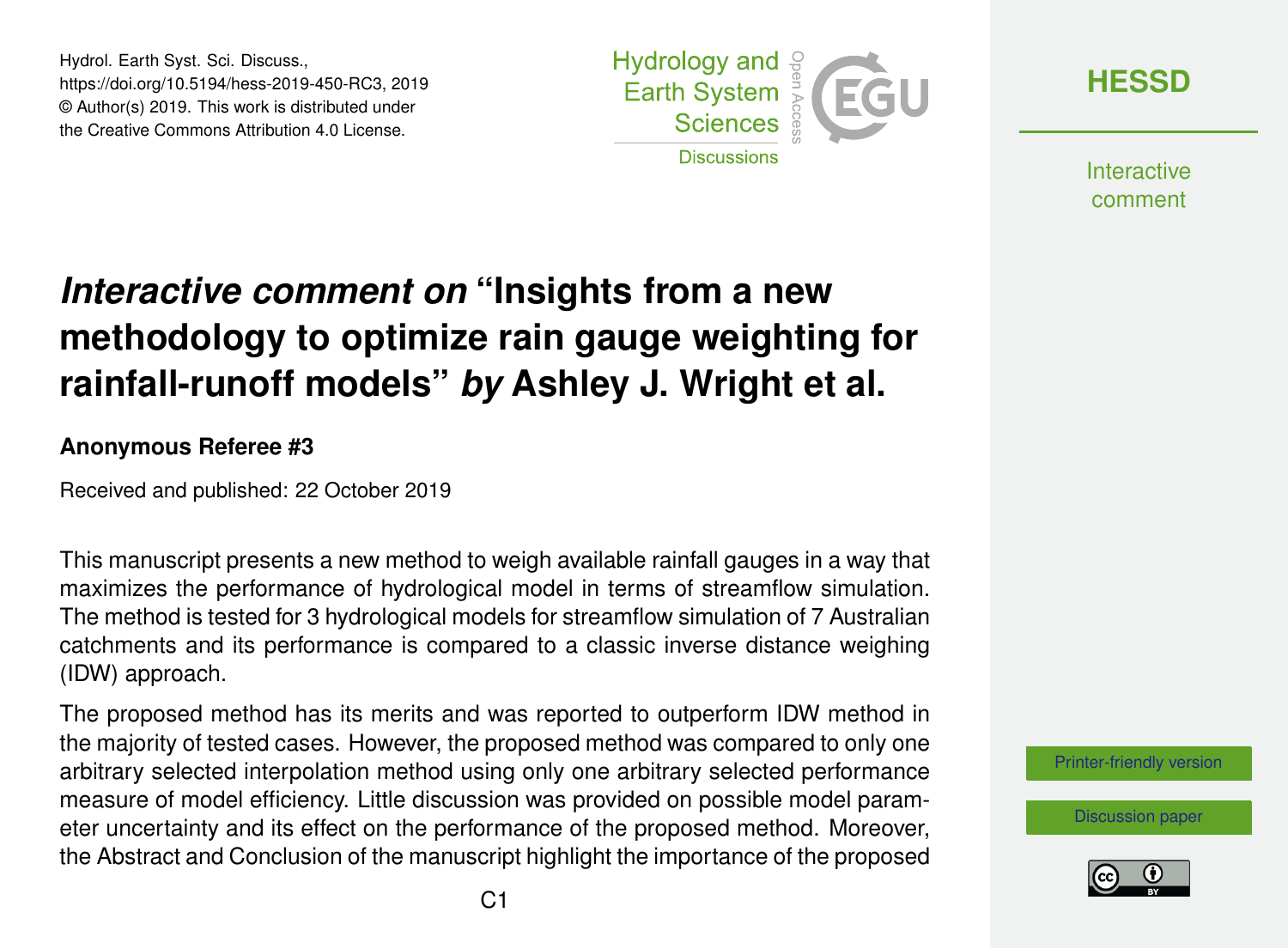method for flood forecast, whereas in the performed analysis the emphasis is on the simulation of the historical streamflow time series. Finally, the Introduction lacks presentation of existing methods on rainfall optimization and correction techniques for hydrological modeling. Therefore, I think substantial revision of the manuscript is required before it can be accepted for publication. Below I present my detailed comments.

#### General comments

1. According to the Abstract and the Conclusion of the manuscript the purpose of the proposed method is to obtain superior flood forecast. However, in the technical part of the analysis the proposed method is not tested for such purposes, but rather for the simulation of historical streamflow time series. In the description of the catchments, noticeable flood events are described in great detail, but none of the information regarding these flood events is used to test the proposed method. The proposed method can be indeed useful for flood forecasting, but since this was not the scope of the analysis I would suggest authors to modify abstract and conclusions accordingly by reporting the results that are actually the outcome of this study.

2. The focus of Introduction is largely on issues regarding systematic errors in rainfall measurement and quality control of these measurements. This is an important topic indeed, but in my opinion current Introduction is disconnected from the proposed method and the performed analysis. Additional information about existing methods on optimization/correction of rainfall would be more welcome (e.g., optimization of areal rainfall (e.g., Anctil et al., 2006) or using precipitation correction factor as a calibration parameter of hydrological models that is often used in data scarce conditions (e.g., Schaefli et al., 2007; Duethmann et al., 2013)).

3. In the Introduction (Line 44-50) the authors show that existing studies do not give a univocal answer on the question which interpolation method result in better streamflow simulation, since the performance of different interpolation methods for streamflow simulation might vary largely when different models, different performance metrics and

# **[HESSD](https://www.hydrol-earth-syst-sci-discuss.net/)**

**Interactive** comment

[Printer-friendly version](https://www.hydrol-earth-syst-sci-discuss.net/hess-2019-450/hess-2019-450-RC3-print.pdf)

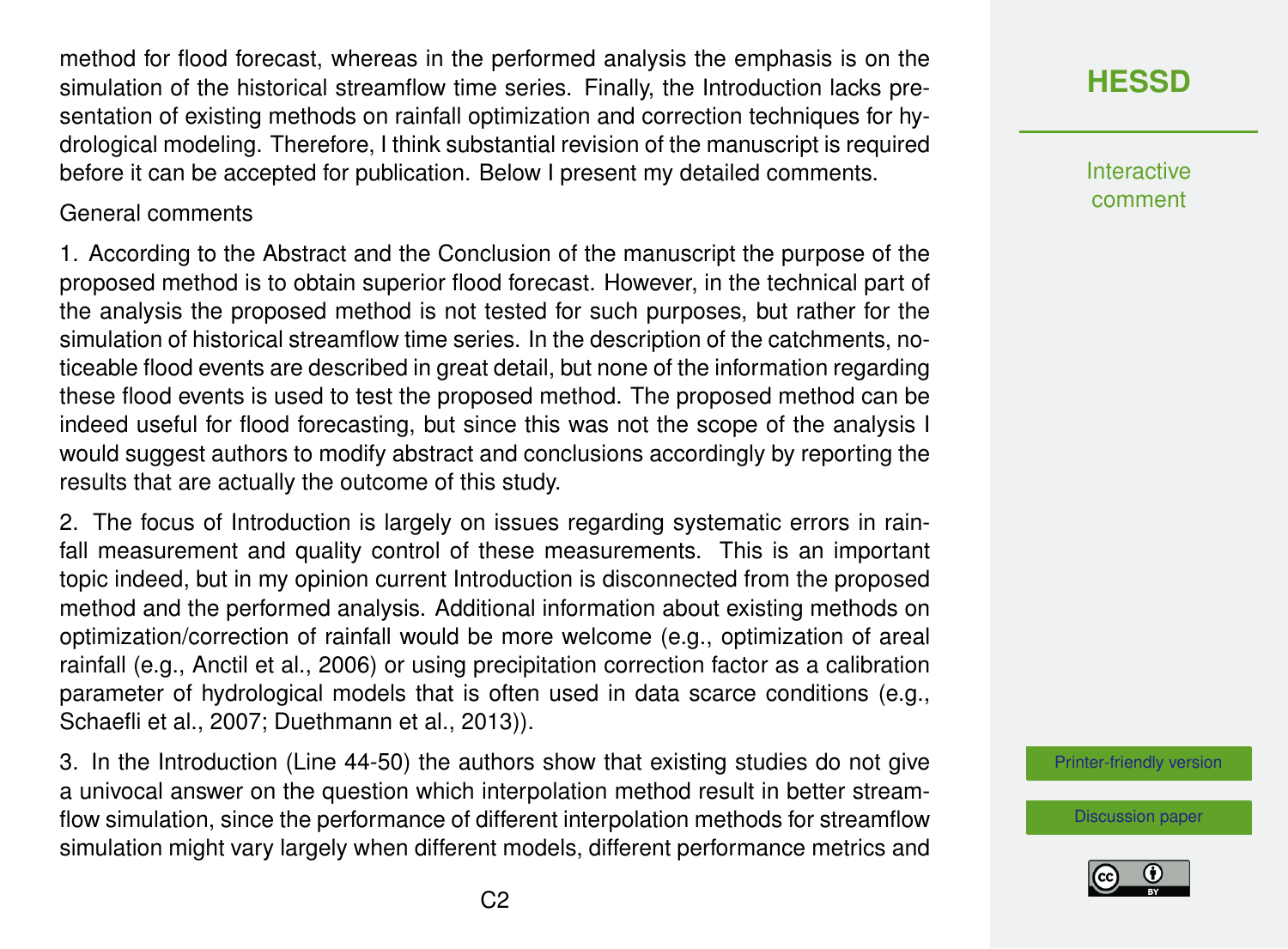different catchment are used. Moreover, the authors highlight that none of the existing studies used all interpolation methods making it difficult to identify the most appropriate method for streamflow simulation. I fully agree with these statements of the authors, but I am surprised that for their own study the authors provided little motivation on the choice of a single baseline interpolation method (i.e., IDW) and a single performance measure (i.e., RMSE) for model evaluation. Moreover, the detailed results were presented only for one out of seven catchments. The differences in performance for different catchments were not discussed in the context of different catchment characteristics and climatic settings.

4. Little attention was paid to the uncertainties that might arise due to the parameter equifinality when the different precipitation inputs are evaluated by goodness-of-fit of simulated streamflow. This is an important topic in the field of precipitation benchmarking (e.g., Yilmaz et al., 2005; Heistermann and Kneis, 2011). The proposed method is likely to suffer from similar problems. Since Figure 7 only report the average value of calibrated parameters for 6 different spilt samples, it is not possible to say if the proposed method is affected by parametric uncertainties, but large variability of gauge weights among split sample (Figure 6) hints in that direction.

#### Specific comments

Abstract Line 6-7: According to Line 210 of the Result Section 15.3% and 7.1% correspond to the improvement when only 5 out of 7 catchments are considered.

Line 38-39: It seems for me that the main focus of the study is developing a new method for rain gauge weighing rather than determining a superior interpolation method since only one existing method (i.e., IDW) was examined.

Line 57-60: What about modeling approaches when precipitation correction factor is used as calibration parameter. I think it will be advantageous to mention these techniques here to highlight the novelty of the proposed method.

# **[HESSD](https://www.hydrol-earth-syst-sci-discuss.net/)**

**Interactive** comment

[Printer-friendly version](https://www.hydrol-earth-syst-sci-discuss.net/hess-2019-450/hess-2019-450-RC3-print.pdf)



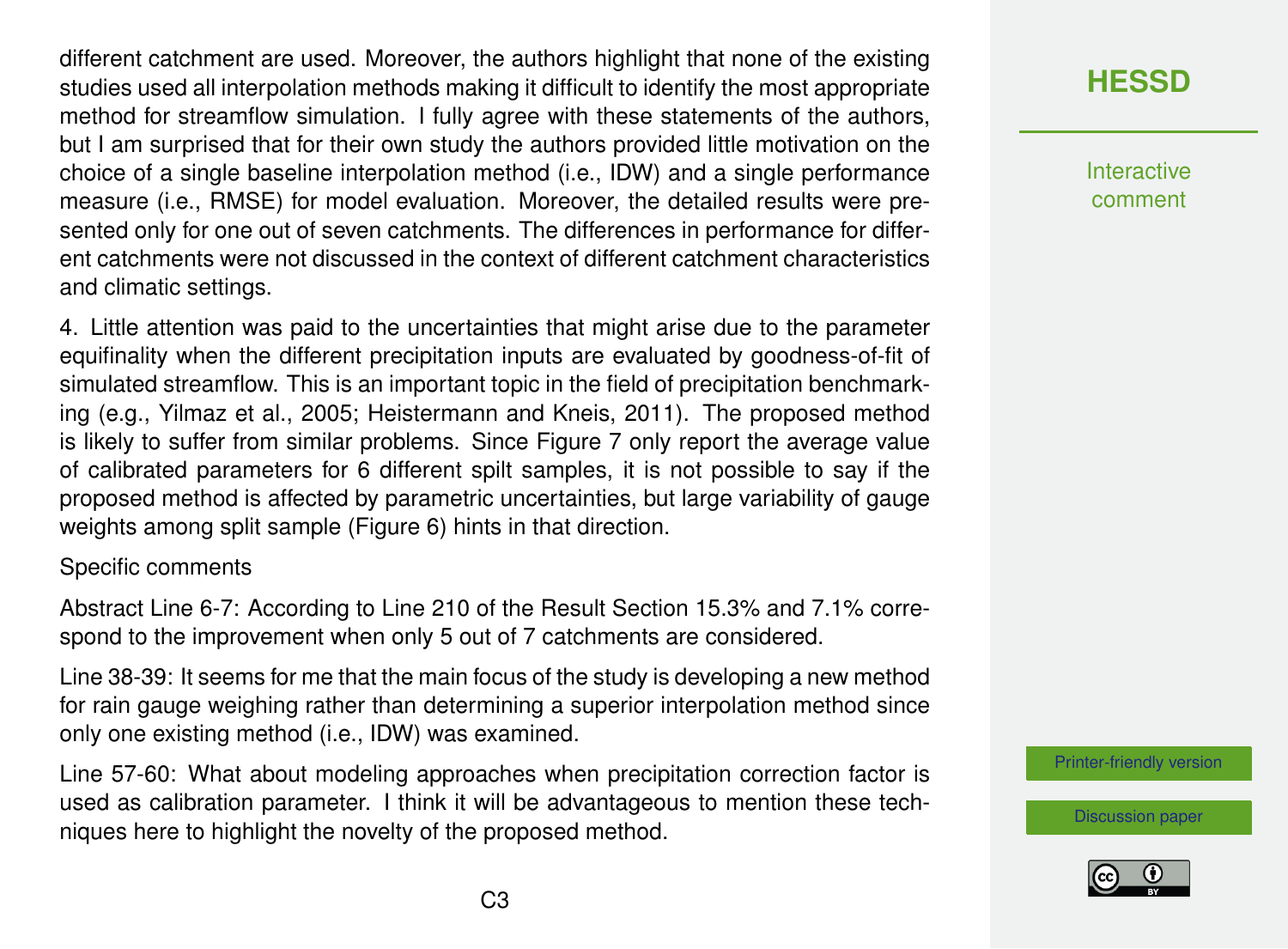Line 64-66: Despite what is claimed here I found no analysis of potential influence of catchment characteristics on performance of the proposed method.

Section 2: No information on used temperature data is provided, which I assume is necessary to run hydrological models used in this study

Line 69: What method was applied to derive monthly PET? Is that a better choice to rely on monthly to hourly disaggregated values than to compute a simple temperaturebased PET from hourly temperature data directly?

Line 74-75: Here readers are referred to Table 1 for catchment properties. However, Table 1 only provides catchment size. Consider change the wording in these Lines or provide more catchment properties in Table 1.

Line 79-97: Some details regarding catchments (e.g., when the worst flood has occurred or number of recent floods) are not relevant for the performed analysis. On the other hand, additional information regarding catchment physiography, such as, elevation range, mean annual precipitation etc. would be useful for understanding the difference among the catchments and will give a chance to put the findings of the study in the context of different hydrological conditions. Moreover, instead of describing geographical location of the catchments consider providing a map of study catchments. Please indicate the role of possible anthropogenic influence on streamflow simulation in these catchments.

Line 99-101: Please provide a rationale on selecting these three models. Are any of them used in operational flood forecast?

Line 116: The value of power parameter is chosen arbitrary. Please provide a rationale for this value.

Line 121-135: This portion is difficult to understand. Consider revising it. Please provide more details on optimization procedure for weights definition. Was it a part of calibration procedure, where all the weights were identified simultaneously with model

### **[HESSD](https://www.hydrol-earth-syst-sci-discuss.net/)**

**Interactive** comment

[Printer-friendly version](https://www.hydrol-earth-syst-sci-discuss.net/hess-2019-450/hess-2019-450-RC3-print.pdf)

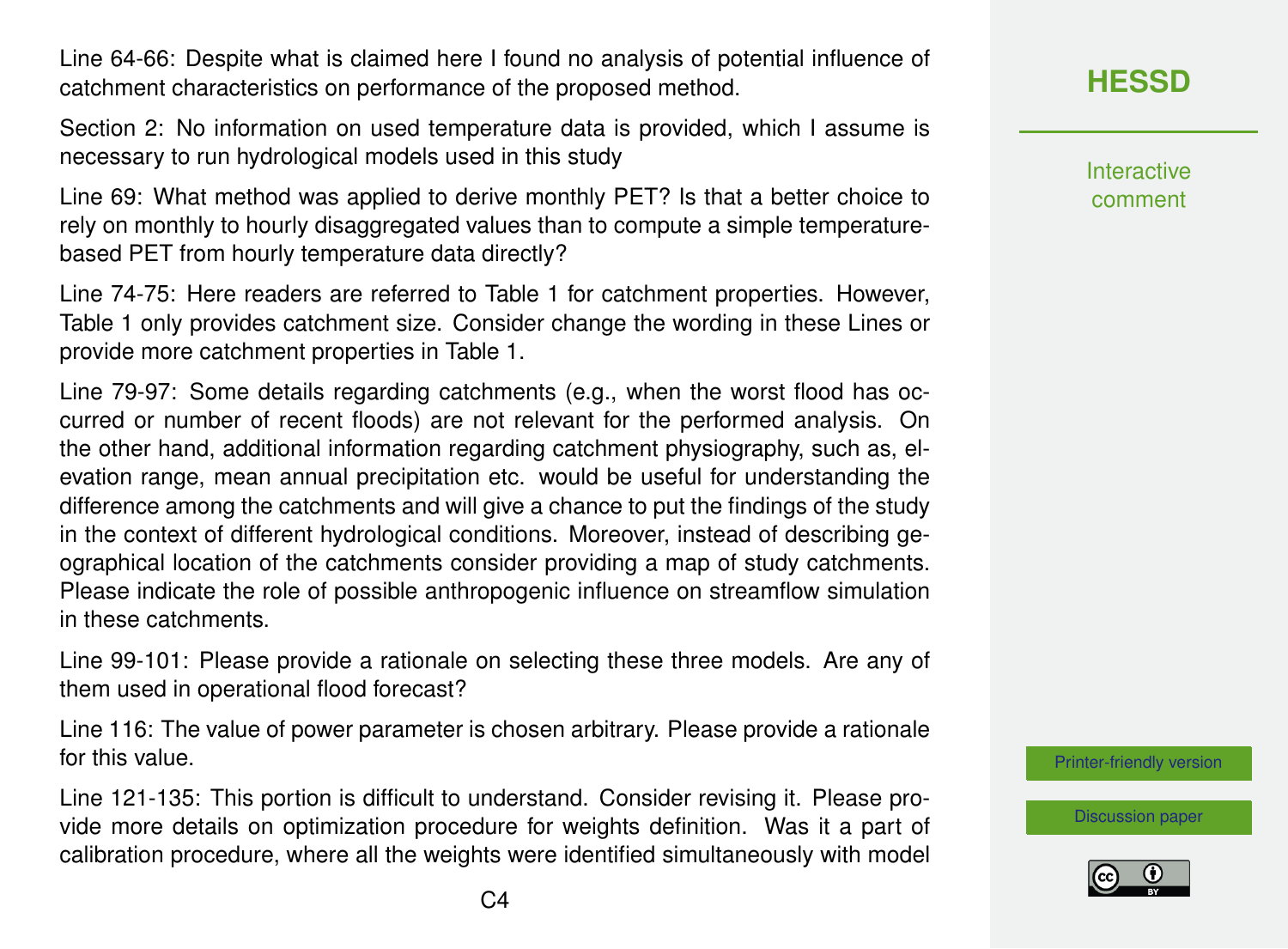parameters? Where do coefficients (e.g., 2.03 and -4.74) in equation 4 come from? Please provide an explanation. Finally, in this section you refer to likelihood function that explained only later in Section 3.3.1 and is specific to the selected optimization algorithm. Can the proposed gauge weighing method be used in the context of optimization algorithms that rely on maximizing objective function instead of likelihood function?

Section 3.2: Please provide more details regarding set up of hydrological models (i.e., lumped, semi-distributed, distributed).

Line 145-146: Please explain in more detail what is "catchment exchange term". Is it one of the calibrating parameters?

Line 175-179: Why RMSE was chosen as a performance measure instead of common metrics such as NSE or KGE?

Table 2, Table 3: consider merging Table 2 and 3 to ease comparison between optimization and evaluation periods described in Lines 181-192. Consider change the name of the column "Opt" to OGW to be consistent with the text.

Line 185-187: I did not understand this sentence.

Line 189: Where can the reader see that IDW rainfall for GR4H model had the lowest RMSE for 5 out of 7 catchments? According to Table 2 in optimization period 6 out of 7 catchments had lower RMSE for IDW than for OGW. According to Table 3 for evaluation period none of 7 catchments had smaller RMSE for OGW.

Line 190-193 and Line 210: Is it feasible to compare the performance of the best IWD to the best OGW case disregarding of the model used? According to Introduction (Line 48-50) the success of interpolation methods is greatly influenced by the choice of hydrological models.

Line 193-203: Is the proposed method is at all feasible for the conditions when gaps are present in the data? Is it possible that the largest weight will be assigned to the gauge **[HESSD](https://www.hydrol-earth-syst-sci-discuss.net/)**

**Interactive** comment

[Printer-friendly version](https://www.hydrol-earth-syst-sci-discuss.net/hess-2019-450/hess-2019-450-RC3-print.pdf)

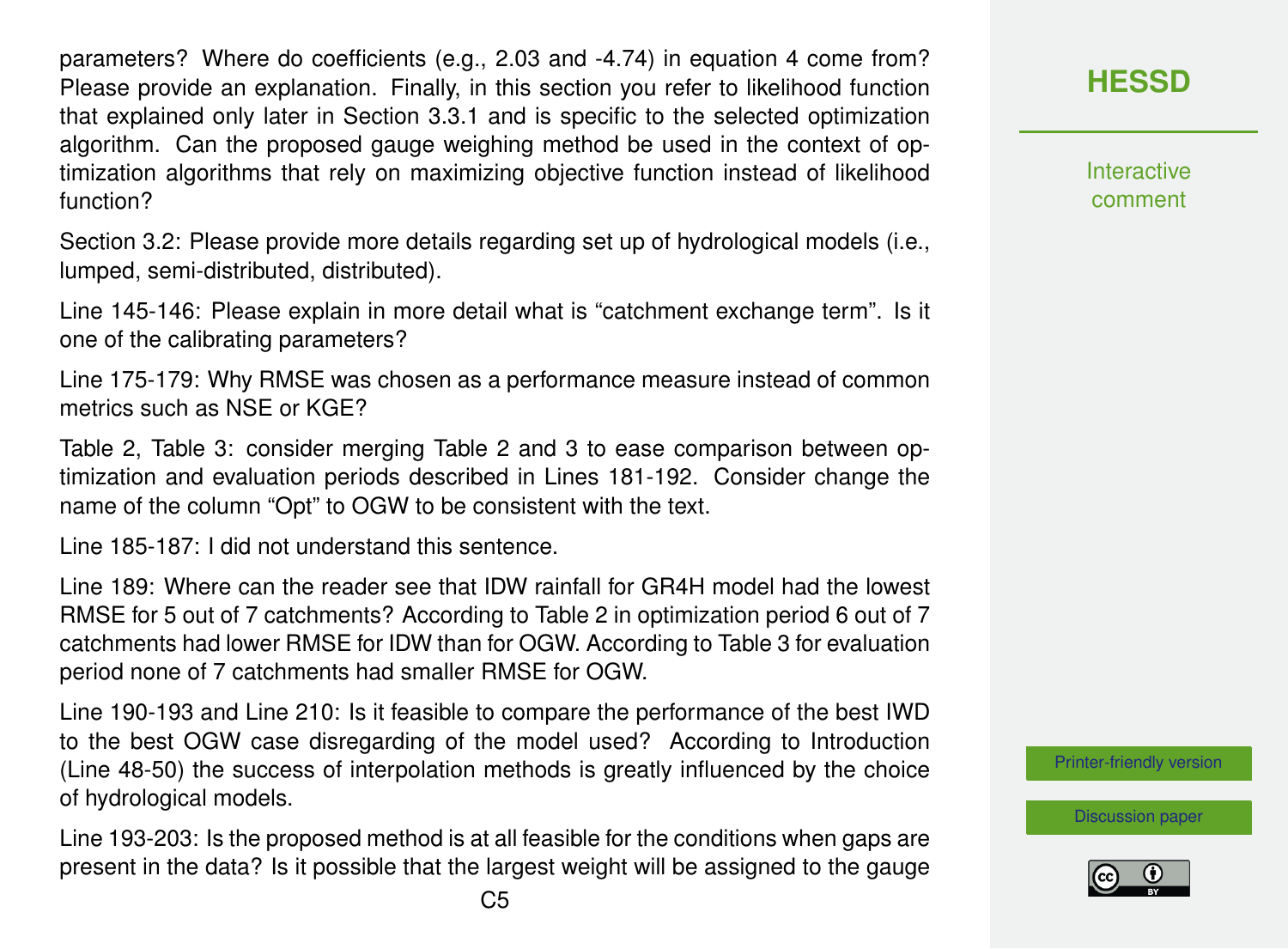with data gap that covers the evaluation period? In this case it is likely to deteriorate model performance in the evaluation period that could have been compensated by the information from other gauges in the traditional interpolation methods.

Line 203-206: Is it possible to define/suggest a minimum rain gauge density required for the successful application of the proposed method?

Section 4.1: Why Paddys Flat was selected as a case study?

Figure 3: Is this Figure necessary? The Figure simply shows observed streamflow and IDW interpolated rainfall for the whole study period. It would be more informative if apart from observed discharge it will display discharge simulated by different models with corresponding OGW rainfall for a selected period so that discharge would be actually visible on the Figure.

Line 227: OGW leads to increase of cumulative rainfall for HBV and PDM for all split samples, however for some split samples of GR4H the cumulative rainfall is similar to the IDW rainfall.

Line 233-235: These findings are based on Paddys Flat that according to the Figure 2 did not have large change of rainfall amount compared to IDW. Are these results similar for Tully catchment where the difference between OGW and IDW rainfall amounts was larger than 1000 mm?

Line 236, Line 281: The developed method identifies gauges that add value for the streamflow simulation. This manuscript did not investigate the value of identified gauges for the flood forecast.

Figure 7: Instead of average value of parameters for OGW please provide a box plot of parameter values resulting from each split sample to evaluate the stability of parameters. The decimal point on y axis is missing.

Line 244-250, Line 258-260: Since the model parameters were not introduced for each model in the Methods Section, please specify which parameter mentioned here and Interactive comment

[Printer-friendly version](https://www.hydrol-earth-syst-sci-discuss.net/hess-2019-450/hess-2019-450-RC3-print.pdf)

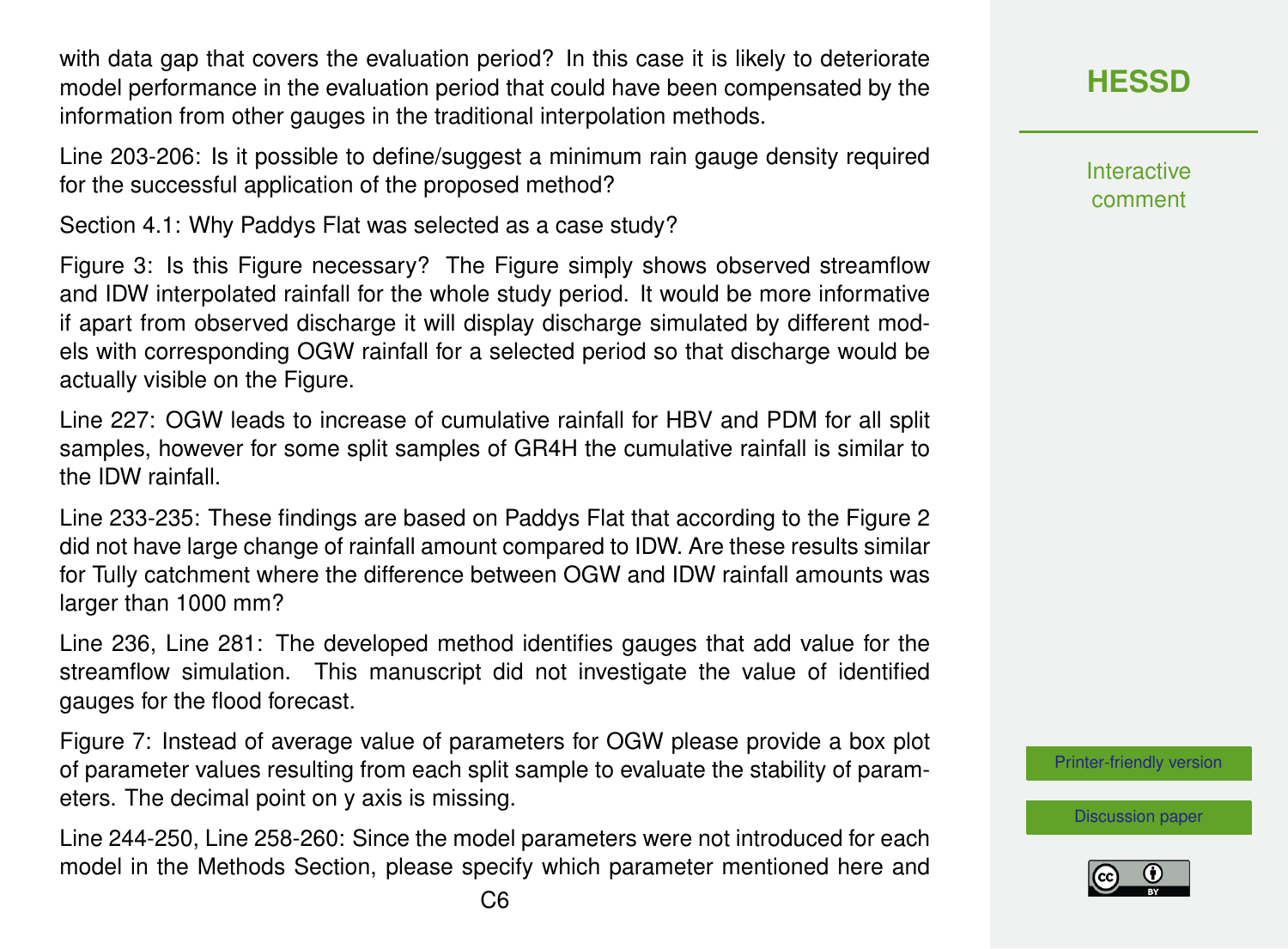are responsible for soil moisture, evapotranspiration, percolation, fast flow, base flow, catchment exchange parameter etc. to make interpretation of Figure 7 easier.

Line 272-273: This study does not investigate which model structure is likely to benefit more from inclusion of soil moisture for calibration or assimilation purposes. Consider adding citation or revising this sentence.

Line 269-270, 275-278 and Figure 9: Figure 9 is not appropriate to make any conclusions regarding IDW and OGW performance for different streamflow events. On this Figure individual events cannot be identified unambiguously and it is hard to say which IGW event correspond to which OGW event. Consider modifying this Figure by selecting several different streamflow events and showing performance of different gauge weighing methods and models for them.

Line 279: Add the results for all study catchments as supplementary material to prove this point.

Line 287-289: Is it because of inability of GR4H to represent the internal dynamics of the catchments or is it because the catchment exchange parameter accounts and corrects for possible bias present in the input data making adjustment of gauge weight (that in essence also corrects for input data bias) redundant?

Technical corrections

Line 23 and 37: Using "QC'd" instead of "quality controlled" is confusing. In general, consider spelling "quality control" instead using QC. It is only used 4 times in the paper.

Line 41: "Thiessen polygons" instead of "Theissen's polygons"

Line 46: Abbreviations OK and PCRR are not used further in the text and therefore can be omitted.

Line 49: "is" instead of "iss"

Line 82: Abbreviation SA is redundant as it is not used further in the text

Interactive comment

[Printer-friendly version](https://www.hydrol-earth-syst-sci-discuss.net/hess-2019-450/hess-2019-450-RC3-print.pdf)

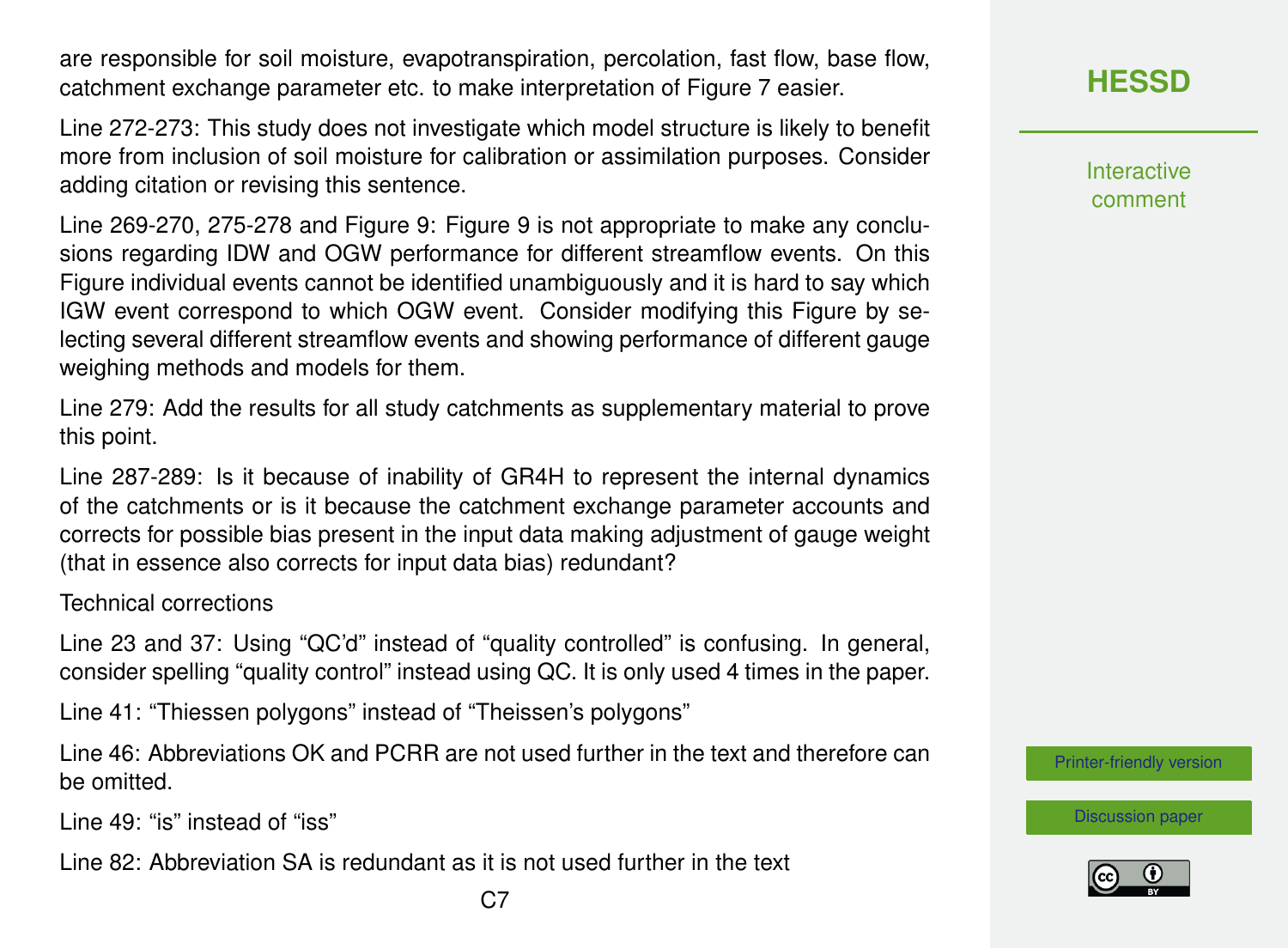Line 87 and 93: Abbreviation NSW is redundant as it is not used further in the text

Line 95: "Queensland" instead of "Queenslad"

Line 106: "operator" instead of "oeprator"

Line 107: "an" instead of "on"

Figure 1: Decimal point on y axis is shifted

Figure 4: Label the different split samples according to the period they were calibrated on

References

Anctil, F., Lauzon, N., Andréassian, V., Oudin, L., Perrin, C., 2006. Improvement of rainfall-runoff forecasts through mean areal rainfall optimization. J. Hydrol. 328, 717– 725. https://doi.org/10.1016/j.jhydrol.2006.01.016

Duethmann, D., Zimmer, J., Gafurov, a., Güntner, a., Kriegel, D., Merz, B., Vorogushyn, S., 2013. Evaluation of areal precipitation estimates based on downscaled reanalysis and station data by hydrological modelling. Hydrol. Earth Syst. Sci. 17, 2415–2434. https://doi.org/10.5194/hess-17-2415-2013

Heistermann, M., Kneis, D., 2011. Benchmarking quantitative precipitation estimation by conceptual rainfall-runoff modeling. Water Resour. Res. 47, 1-23. https://doi.org/10.1029/2010WR009153

Schaefli, B., Talamba, D.B., Musy, A., 2007. Quantifying hydrological modeling errors through a mixture of normal distributions. J. Hydrol. 332, 303–315. https://doi.org/10.1016/j.jhydrol.2006.07.005

Yilmaz, K.K., Hogue, T.S., Hsu, K., Sorooshian, S., Gupta, H. V., Wagener, T., 2005. Intercomparison of Rain Gauge, Radar, and Satellite-Based Precipitation Estimates with Emphasis on Hydrologic Forecasting. J. Hydrometeorol. 6, 497–517. **[HESSD](https://www.hydrol-earth-syst-sci-discuss.net/)**

**Interactive** comment

[Printer-friendly version](https://www.hydrol-earth-syst-sci-discuss.net/hess-2019-450/hess-2019-450-RC3-print.pdf)